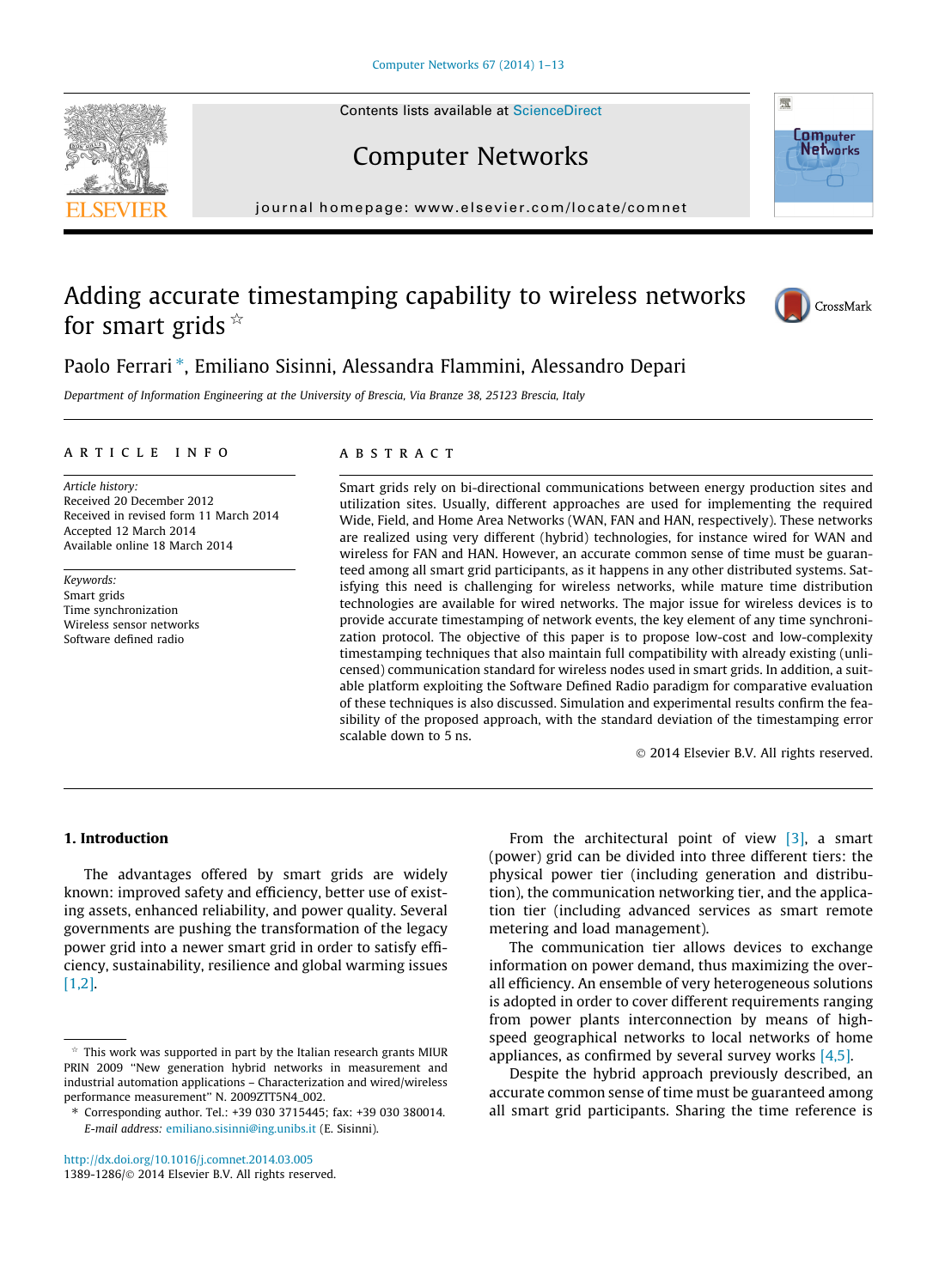crucial for merging/elaborating the information collected through the entire network, as it happens in many other distributed systems  $[6]$ . Time distribution on wired networks is widely investigated [\[7\]](#page--1-0) and may be applied, for instance, to Wide Area Networks (WAN) for smart grids. Conversely, if certain sections of the network are implemented using wireless communication, some issues may arise. Even if a high number of wireless time synchronization protocols have been proposed  $[8]$ , the major problem for wireless devices is to provide accurate timestamping of network events due to intrinsic characteristics of the communication medium (noise, interferences, etc.).

The aim of this paper is to propose new accurate timestamping techniques that can be used, potentially, with any existing solution for wireless networking maintaining low-cost and low-complexity. The proposed methods are designed to have the following characteristics:

- full compatibility (at data level) with unlicensed wireless standard communications systems used in smart grid networks;
- full interoperability between devices with (enhanced) timestamping and devices without timestamping (i.e. using today commercially-available transceivers).

In particular, this work suggests two possible solutions: received signal thresholding, and adding chirp preamble to frames. The feasibility of the proposal is proved by means of a flexible transceiver based on a Software Defined Radio  $(SDR)$ , as done in  $[9]$ .

The paper is structured as follows. A brief overview of the smart grid network architectures, focusing of wireless technology and time synchronization, is given in Section 2. In Section [3](#page--1-0) some timestamping methodologies are introduced. In Section [4](#page--1-0), the proposed approach for timestamping evaluation is described, and in Section [5](#page--1-0) a case study is analyzed, showing the effectiveness of the proposed solutions. Finally, conclusions are drawn.

#### 2. Smart grids networks

The communication networks used by smart grids must cope with very dissimilar requirements: high availability and reliability; large coverage area; interconnection of different objects. The smart grid network may be divided into three different segments [\[3,10\]](#page--1-0):

- 1. The home area networks (HANs), connecting appliances with smart meters.
- 2. The advanced metering infrastructure or field area networks (AMI/FANs), moving information from premises towards an aggregation point.
- 3. The wide area network (WAN) which is the actual backbone for communication among aggregation points (a.k.a. gateways) and the utility data center.

Clearly, there is not a ''one-size-fits-all'' technology capable to satisfy all the needs: the smart grid is implemented as a ''system of systems'', whose different technologies and applications areas are shown in Fig. 1.

Nowadays most smart grid communications are based on specialized and proprietary solutions, even if the need for standardization has been long understood [\[11\]](#page--1-0). Just to mention most interesting efforts in this direction, consider the work of NIST and the Smart Grid Interoperability Panel (SGIP) in the United States or the European Mandate on Smart Grids (M/490) which requests CEN, CENELEC and ETSI to develop a standard framework capable to ensure interoperability despite a continuous innovation. These documents highlight (but do not solve) some of the key issues on the smart grid infrastructure:

- the adoption of the IP protocol suite as the unifying protocol for intra and inter-network segment interoperability;
- the use of wireless links as a substitute of wired medium when it is too costly or not workable;
- the reliable distribution of a common sense of time among network actors in order to accurately correlate different network events.

Despite its wide diffusion in most telecom networks, the IP protocol is still in its infancy of adoption in the overall End-to-End smart grid connections due to several problems that still need to be addressed (e.g. security aspects). Nevertheless, many HAN solutions are already based on IP (e.g. ZigBee Smart Energy, HomePlug, 6LoWPan, etc.), and most of WANs are realized using fiber-based IP backbone placed along the main electric lines, from substation to substation [\[12\].](#page--1-0)

The use of wireless links helps in reducing installation and maintenance costs  $[13]$ , even if the debate about the winning technology for the different network segments is



Fig. 1. The End-to-End architecture of a smart grid considering both the communication network and the electric system point of views.